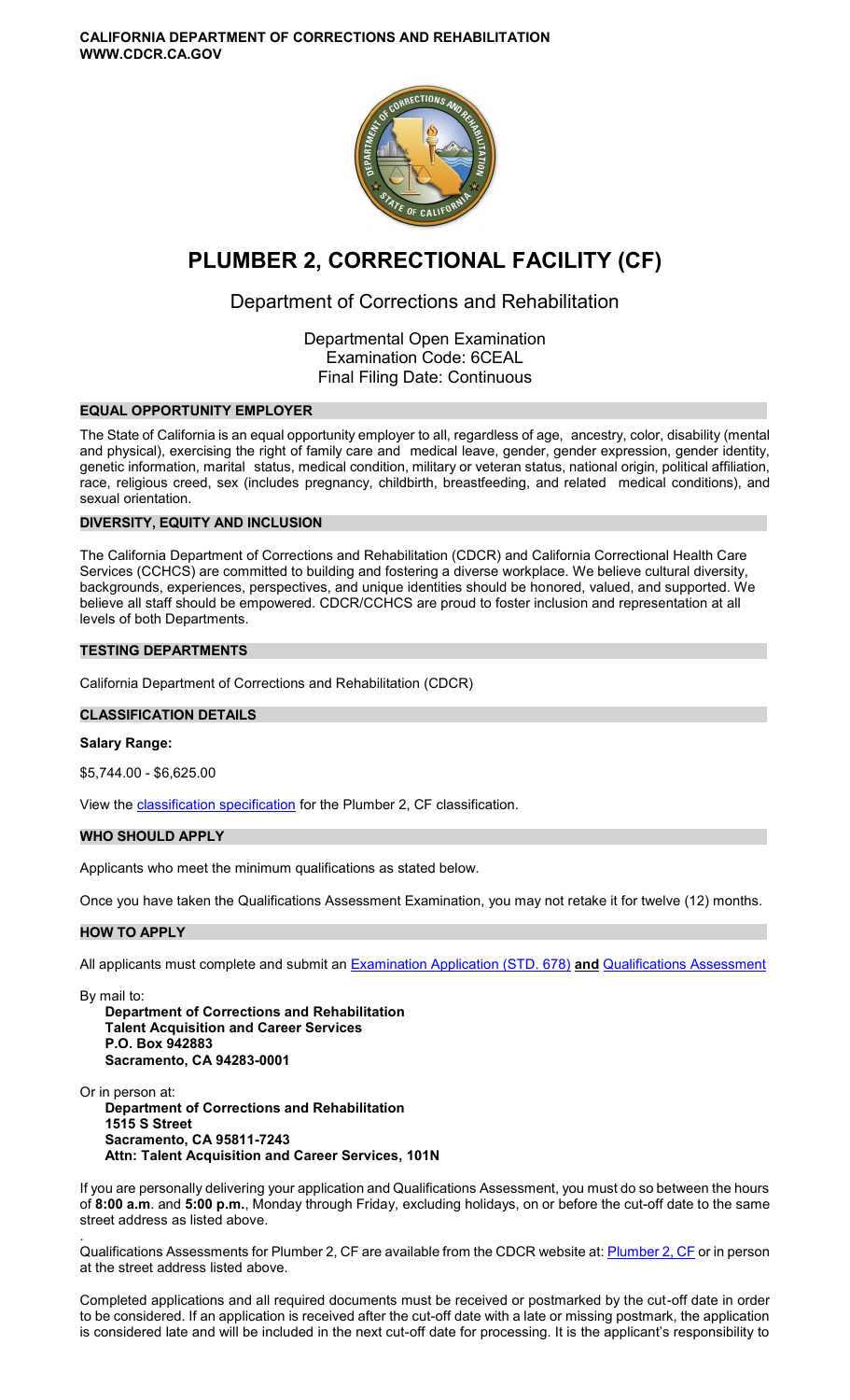#### **PLUMBER 2, CORRECTIONAL FACILITY BULLETIN RELEASE DATE:** 8/19/2016

submit their application on time and to ensure the envelope is postmarked if applying by way of U.S. mail or contains proof of timely deposit with a parcel delivery or courier service. Dates printed on Mobile Bar Codes, such as the Quick Response (QR) Codes available at the United States Postal Service (USPS), are not considered Postmark dates for the purpose of determining timely filing of an application.

**NOTE:** Only applications with an original signature will be accepted.

#### **SPECIAL TESTING ARRANGEMENTS**

If you require special testing arrangements due to a verified disability or medical condition, mark the appropriate box on your Examination Application (STD. 678) and you will be contacted to make specific arrangements. You may also contact the Talent Acquisition and Career Services at (916) 322-2545.

# **APPLICATION DEADLINES/REQUIREMENTS**

Candidates must complete and return the Plumber 2, CF Qualifications Assessment along with his/her Examination Application (STD. 678). Candidates who meet the minimum qualifications will have their Qualifications Assessment rated.

All applicants must meet the minimum qualifications for this examination by the cut-off date.

# **TEST DATE**

Applications will be accepted on a continuous basis.

#### **Cut-off dates for processing will be:**

| August 2, 2021   | September 1, 2021 | October 1, 2021  | November 1, 2021 |
|------------------|-------------------|------------------|------------------|
| December 1, 2021 | January 3, 2022   | February 1, 2022 | March 1. 2022    |
| April 1, 2022    | May 2, 2022       | June 1, 2022     | July 1, 2022     |

**Note:** *Check back periodically as cut-off dates may be added in the future. Additionally, cut-off dates are subject to change or be cancelled at any time. Such changes or cancellations will be in accordance with civil service laws and rules.* 

Results notices will be mailed in 6 – 7 weeks following each cut-off date. Please contact the Talent Acquisition and Career Services at (916) 322-2545 if you have not received your notice after 7 weeks.

#### **MINIMUM QUALIFICATIONS**

# **Either 1**

One year of varied experience as a journey level plumber **and** completion of a recognized apprenticeship in plumbing.

#### **Or 2**

Five years of varied experience installing, maintaining, inspecting and repairing standard plumbing equipment. An Associate of Arts or Certificate of Arts Degree in Plumbing from an accredited community college or equivalent degree approved by the California Superintendent of Public Instruction under the provisions of California Education Code Section 94310.2 may be substituted for two years of the required experience. (Students who are within six months of completing their degree will be admitted to the examination but they must present evidence of completion prior to appointment.)

Qualifying experience may be combined on a proportionate basis if the requirements stated above include more than one pattern and are distinguished as "Either" 1, "or" 2, "or" 3, etc. For example, candidates who possess qualifying experience amounting to 50% of the required time of Pattern 1, and additional experience amounting to 50% of the required time of Pattern 2, may be admitted to an examination as meeting 100% of the overall experience requirement.

**OUT-OF-CLASS EXPERIENCE:** A "completion of an out-of-class assignment" memorandum, dated within one year of assignment completion, is required to use as out-of-class experience to meet the minimum qualifications for examination purposes. Employees may obtain this documentation from his/her Institutional Personnel Officer/Personnel Liaison. Out-of-class experience without required documentation will not be considered for examination purposes.

# **SPECIAL PHYSICAL CHARACTERISTICS**

Persons appointed to positions in this class must be reasonably expected to have and maintain sufficient strength, agility, and endurance to perform during stressful (physical, mental, and emotional) situations encountered on the job without compromising their health and well-being or that of their fellow employees or that of inmates.

Assignments during tour of duty may include sole responsibility for the supervision of inmates and/or the protection of personal and real property.

#### **POSITION DESCRIPTION AND LOCATION(S)**

This is the full journey level. Incumbents install, maintain, inspect, and repair standard plumbing equipment concerned with water, gas, oil, sewage, fire control, steam and refrigeration systems; troubleshoot plumbing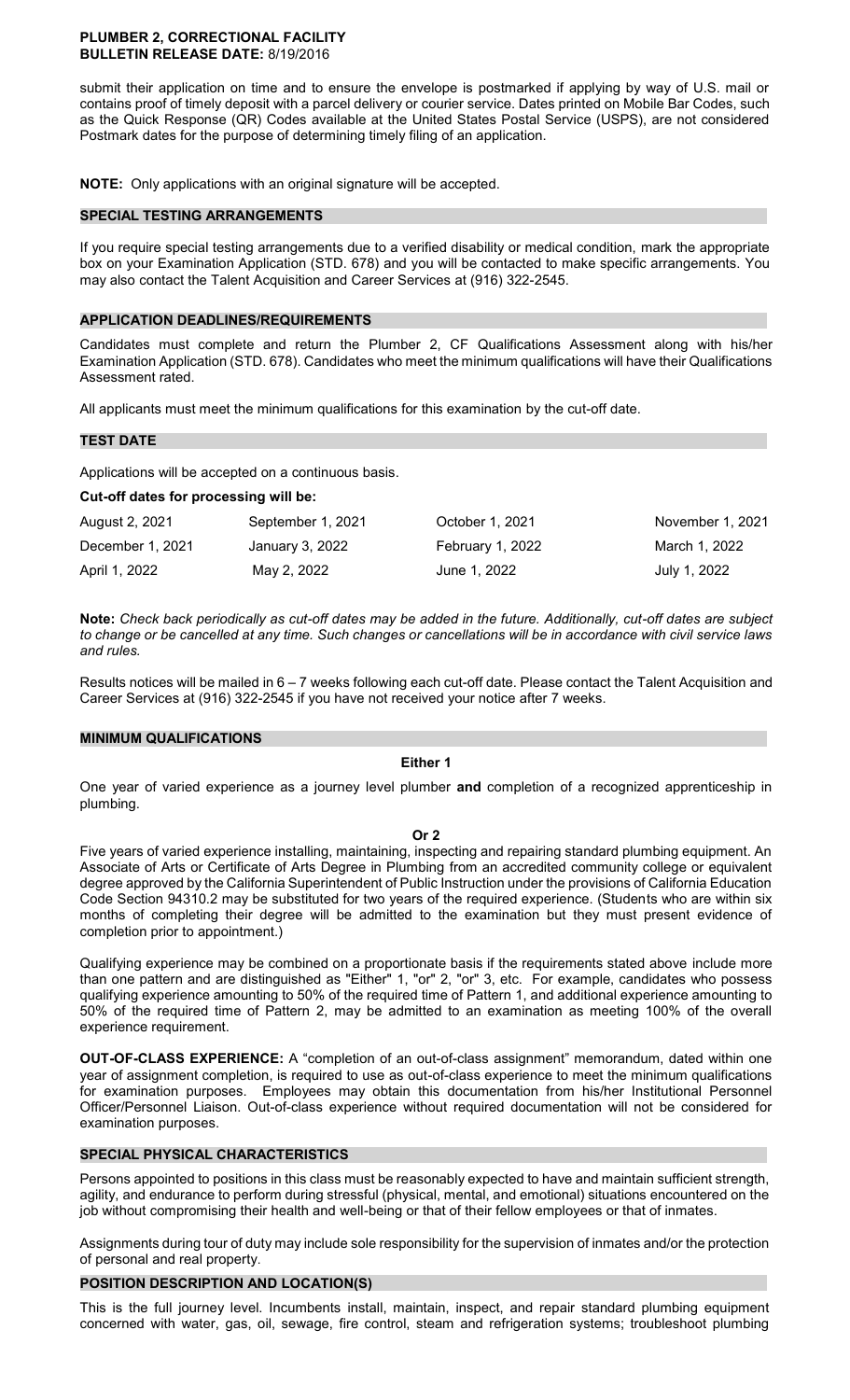#### **PLUMBER 2, CORRECTONAL FACILITY (CF) BULLETIN RELEASE DATE: 9/30/16**

systems; install and repair pumps, maintain a plumbing shop, make rough sketches and estimate labor and materials for minor plumbing installation and repair; advise on selection, ordering and storage of plumbing supplies and equipment; consult with other tradespeople; keep simple records and make reports; and instruct and lead unskilled assistants., this level may prepare lists of materials and supplies; estimate job costs; lay out a job; and lead the work of craftspeople or helpers.

Positions exist statewide with CDCR.

#### **EXAMINATION PLAN**

**EXAMINATION INTERVIEWS WILL NOT BE HELD.** This examination will consist of a Qualifications Assessment weighted 100%. To obtain a position on the eligible list, applicants must achieve a minimum rating of 70.00% on the Qualifications Assessment.

The Qualifications Assessment is designed to elicit a range of specific information regarding each candidate's knowledge, skill, abilities, and potential to effectively perform the duties relative to the classification. Candidates who meet the minimum qualifications will have their Qualifications Assessment rated and successful candidates will be placed on an eligible list. **SUBMISSION OF THE QUALIFICATIONS ASSESSMENT IS MANDATORY.**  Candidates who do not submit a completed Qualifications Assessment will be eliminated from this examination.

# **Qualifications Assessment -- Weighted 100.00%**

**Scope:** Emphasis in the examination will be on measuring competitively, relative to job demands, each candidate's:

# **Knowledge of:**

- 1. Principles, methods, materials, tools, and equipment used in plumbing.
- Safety Orders of the Division of Industrial Safety applicable to plumbing. 2. Safety Orders u<br>3. Building codes.
- 

**Skill to:** 

- 1. Performing plumbing work.
- 2. Care for tools, materials and equipment.

# **Ability to:**

- 1. Read and write English at a level required for successful job performance.
- 2. Read, work from and interpret plans, blueprints and specifications.
- 3. Keep records and make simple reports.
- 4. Prepare rough sketches of minor plumbing installations.
- 5. Make estimates of material and labor costs for minor plumbing jobs.

The Job Analysis identifies job duties and job requirements for the classification and may be referenced in preparing for the examination. The Job Analysis for the Plumber 2, CF is available on the CDCR website at: [CDCR Job Analysis.](https://www.cdcr.ca.gov/Career_Opportunities/HR/OPS/Exams/Analysis/index.html)

#### **ELIGIBLE LIST INFORMATION**

The resulting eligible list will be established to fill vacancies for CDCR.

# **VETERANS' PREFERENCE/CAREER CREDITS**

Veterans' Preference will be granted in this examination. Veterans who have achieved permanent civil service status are not eligible to receive Veterans' Preference. Career credits will not be granted in this examination.

# **DRUG-FREE STATEMENT**

It is an objective of the State of California to achieve a drug-free State work place. Any applicant for State employment will be expected to behave in accordance with this objective, because the use of illegal drugs is inconsistent with the law of the State, the rules governing civil service, and the special trust placed in public servants.

#### **GENERAL INFORMATION**

**Applications are available** at CDCR, California Department of Human Resources (CalHR), local offices of the Employment Development Department, and through your [CalCareer Account.](https://www.jobs.ca.gov/)

**Veterans' Preference:** California law allows the granting of Veterans' Preference in any **Open** examination. In accordance with Government Code Sections 18973.1 and 18973.5, Veterans' Preference will be awarded as follows: 1) any veteran, widow or widower of a veteran, or spouse of a 100% disabled veteran, who achieves a passing score in an open examination, shall be ranked in the top rank of the resulting eligibility list. Any veteran who has been dishonorably discharged or released is not eligible for Veterans' Preference; 2) Veterans' Preference is not granted once a person achieves permanent civil service status.

Directions to apply for Veterans' Preference are available at the CalHR's website by clicking on the following link: [CalCareer Veterans.](https://jobs.ca.gov/CalHRPublic/Landing/Veterans.aspx) Additional information can also be found at the California Department of Veterans Affairs at [CalVet Veterans.](http://www.calvet.ca.gov/veteran-services-benefits/employment)

**The Department of Corrections and Rehabilitation** reserves the right to revise the examination plan to better meet the needs of the service, if the circumstances under which this examination was planned change. Such revision will be in accordance with civil service laws and rules and all applicants will be notified.